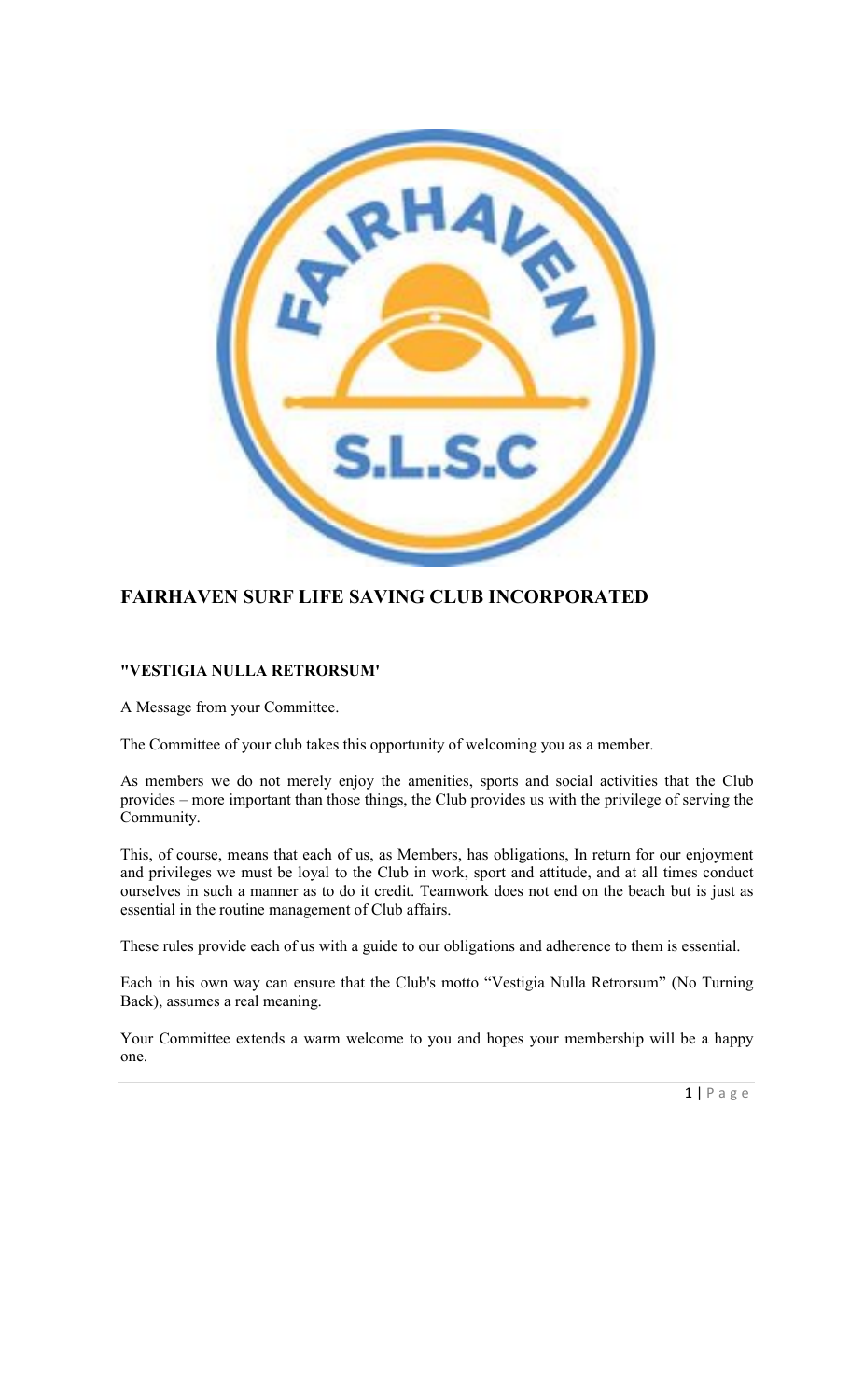## FAIRHAVEN SURF LIFE SAVING CLUB INCORPORATED

## CONSTITUTION AND RULES

Adopted 1959 Amended 1962 Amended 1969 Amended 1973 Amended 1985 Amended 1995 Amended 1999 Amended 2006 Amended 2007 Amended 2014 Amended 2015 Amended 2017

## SECTION A GENERAL

### TITLE:

1. The Club shall be known as "THE FAIRHAVEN SURF LIFE SAVING CLUB INCORPORATED"

(Hereinafter referred to as the "Club").

## COLOURS:

2. The Club colours shall be aqua-blue and orange.

### BADGE:

3. The Badge of the Club shall be as illustrated within this Constitution. The Club motto shall be "Vestigia Nulla Retrorsum".

## AFFILIATIONS:

4. The Club shall participate as a member of Life Saving Victoria (LSV) and Surf Life Saving Australia Limited (SLSA) and The Royal Life Saving Society Australia (RLSSA) and affiliates and otherwise liaise with LSV, SLSA and RLSSA and its successors and such other associations, corporations or persons as are consistent with the operations of the Club in the pursuit of the Club's objects and the objects of lifesaving.

## OBJECTS:

- 5. The objects of the Club are
	- (a) Such objects as may be consistent with the objects from time to time of the LSV including -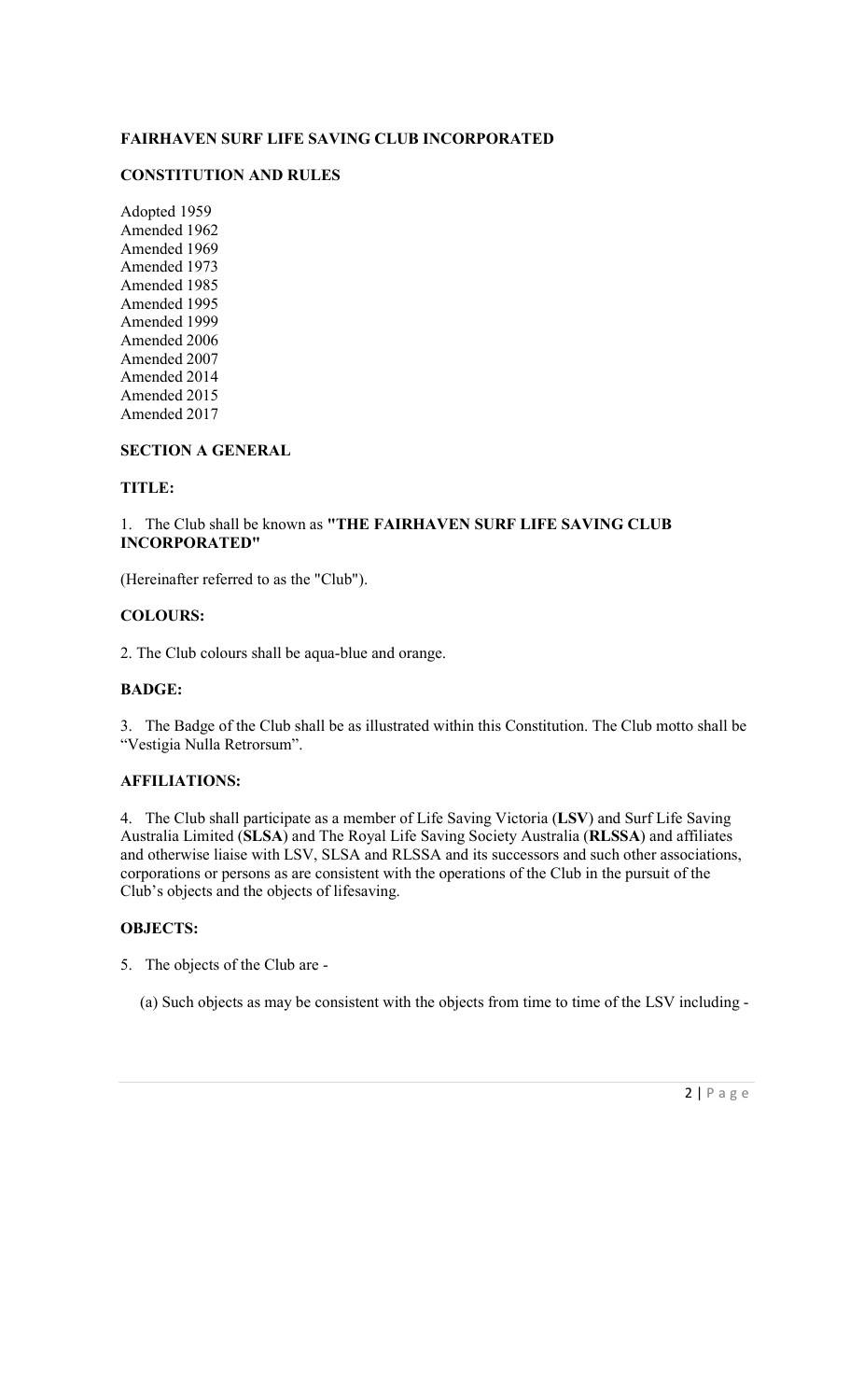(i) to promote and advance the work of surf life saving and the resuscitation of the apparently drowned and the application of first aid;

(ii) to carry out research and experiments for the improvement of methods of surf life saving and the resuscitation of the apparently drowned and to provide efficient life saving equipment of standard design to minimise loss of life;

(iii) to co-operate with any bodies in forwarding the improvement of methods of life saving (whether in still or rough water) and the securing of public recognition and financial support for Life Saving Institutions;

(iv) to become associated with any other body or bodies having as their major objectives the promotion, education and participation of water safety, accident prevention, life saving and care of injured persons;

(v) to extend the operation or teachings of SLSA;

(vi) to obtain improved facilities for surf bathing;

(vii) to promote uniformity of Laws for the control and regulation of surf bathing and to assist the authorities in enforcing those laws;

(viii) to take any gift of property whether subject of any special trust or not for any one or more of the objects of the Club;

(ix) to take such steps by personal or written appeals, public meetings or otherwise as may from time to time be deemed expedient for the purposes of procuring contributions to the funds of the Club in the shape of donations, annual subscriptions or otherwise.

(b) To engage in such trade as is authorised by the Associations Incorporation Reform Act 2012 (the Act).

(c) (i) to provide, maintain and operate efficient life saving appliances to render first aid on the beaches and elsewhere as occasion may require;

(ii) to arrange classes of instruction and promote demonstrations in lifesaving and the art of swimming and to further generally the interests of surf lifesaving and surf bathing;

(iii) to provide facilities and amenities for Club Members and to assist in life saving and the safeguarding of surf bathing by acquiring, constructing, maintaining, and/or improving any premises deemed necessary to the achievement of the objects of the Club;

(d) to compete in carnivals, competitions and special events which may be organised or endorsed by LSV or SLSA.

(e) to draft promulgate and enforce observance of the rules, bylaws and regulations of the Club as adopted or amended from time to time; to deal with any infringements thereof; to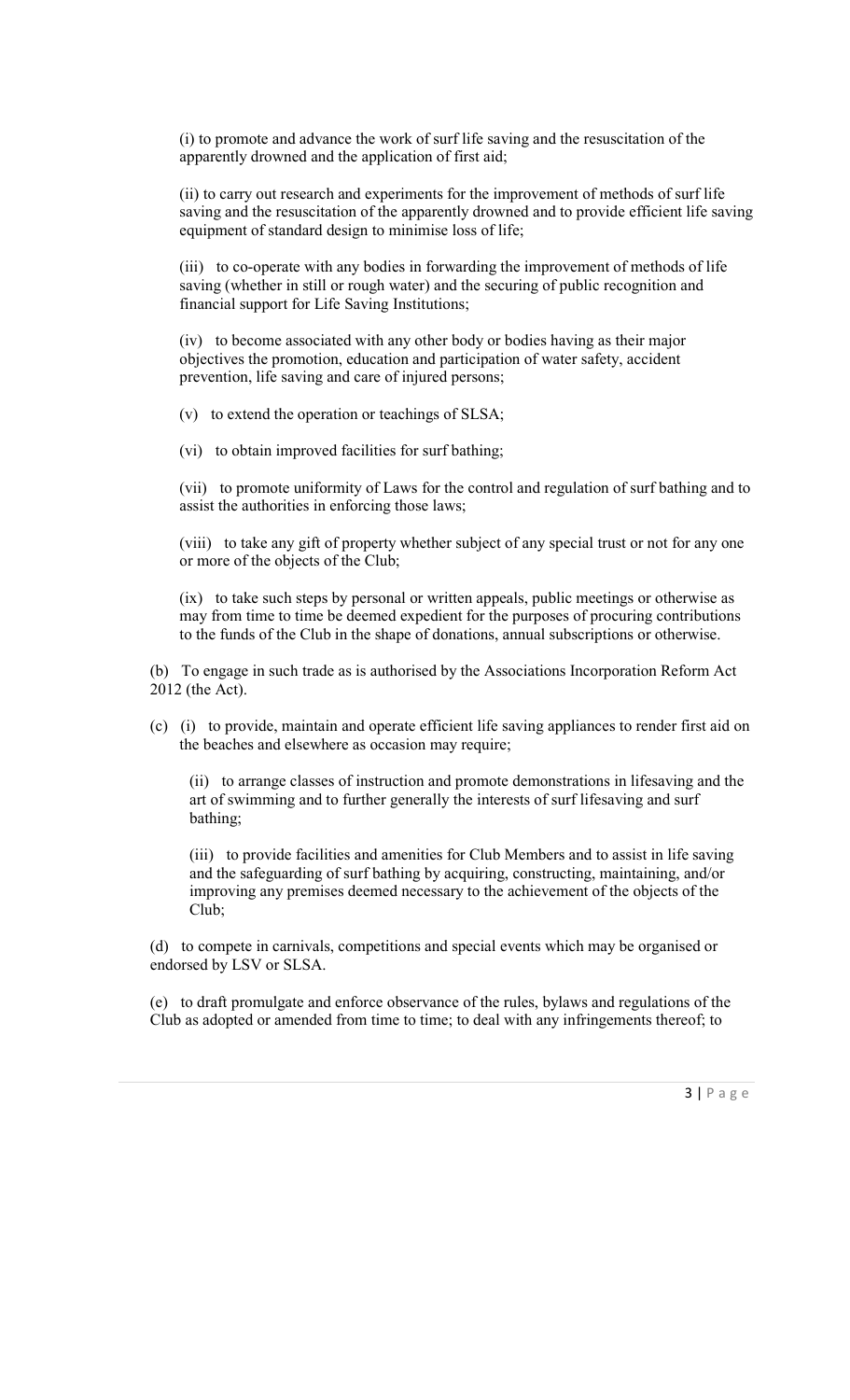adjudicate upon all disputes, differences or difficulties as between members concerning any of the activities of the Club;

6. Subject to the Act, the Club has power to do all things incidental or conducive to achieve its objects.

- 7. Without limiting clause 6, the Club may
	- (a) acquire, hold and dispose of real or personal property;
	- (b) open and operate accounts with financial institutions;
	- (c) invest its money in any security in which trust monies may lawfully be invested;
	- (d) raise and borrow money on any terms and in any manner as it thinks fit;
	- (e) secure the repayment of money raised or borrowed, or the payment of a debt or liability;
	- (f) appoint agents to transact business on its behalf;
	- (g) enter into any other contract it considers necessary or desirable.

8. The Club may only exercise its powers and use its income and assets (including any surplus) for its own purposes.

## NOT FOR PROFIT ORGANISATION:

9. The Club must not distribute any surplus, income or assets directly or indirectly to its members.

- 10. Clause 9 does not prevent the Club from paying a member
	- (a) reimbursement for expenses properly incurred by a member; or

(b) for goods or services provided by the member – if this is done in good faith on terms no more favourable than if the member was not a member.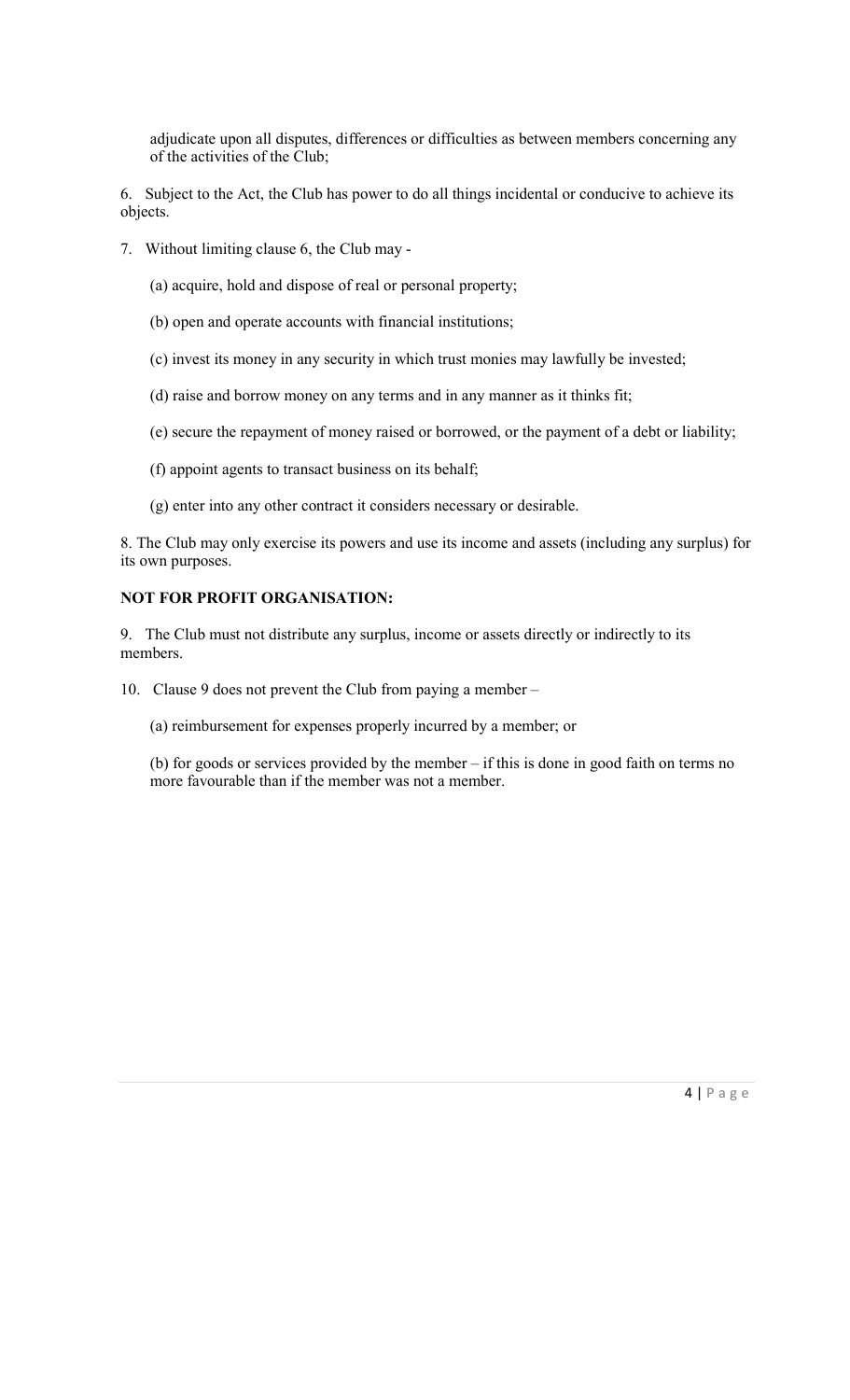#### RULES AND BY LAWS:

The By Laws are the key "delegated legislation" of the club. These are key rule and policy documents which can address a whole range of issues for the club.

11. The Committee may formulate, issue, adopt, interpret and amend such By Laws for the proper advancement, management and administration of the Club the advancement of the Objects and lifesaving as it thinks necessary or desirable. Such By Laws must be consistent with the Constitution.

12. (a) All By Laws made under this clause shall be binding on the Club and Members of the Club.

(b) Amendments, alterations, interpretations or other changes to By Laws shall be advised to Members of the Club by means of Notices approved and issued by the Committee.

### FINANCE:

13. The financial year of the Club shall be from the first day of MAY in each year to the last day of APRIL of the next year succeeding.

14. (a) In the event of the Club becoming defunct or disbanded, the property or any monies owned by the Club shall become the property of LSV.

(b) The committee shall have the power to borrow money or to receive money on deposit either with or without security and to raise or secure the payment of money in such manner and on such terms as may seem expedient.

(c) All cheques, drafts, bills of exchange, promissory notes and other negotiable instruments shall be signed by two of the following; President, Secretary, Treasurer.

(d) The funds of the Club shall be derived from joining fees, annual subscriptions, fund raising activities, sponsorships, grants, interest, donations, and such other sources as the committee determines.

#### SECTION B MEMBERSHIP:

15. (a) The Club must have at least five Members. The membership of the Club shall consist of membership categories as set out in the By Laws.

(b) LIFE HONORARY MEMBERS - may be appointed by the Committee from among such persons as shall have rendered distinguished and long services to the Club and its Members.

Before each AGM the Life Membership Sub-Committee will consider recommending such Life Membership and will submit the name(s) for acceptance or otherwise to the Committee in accordance with the By Laws. The Committee will consider and approve or otherwise any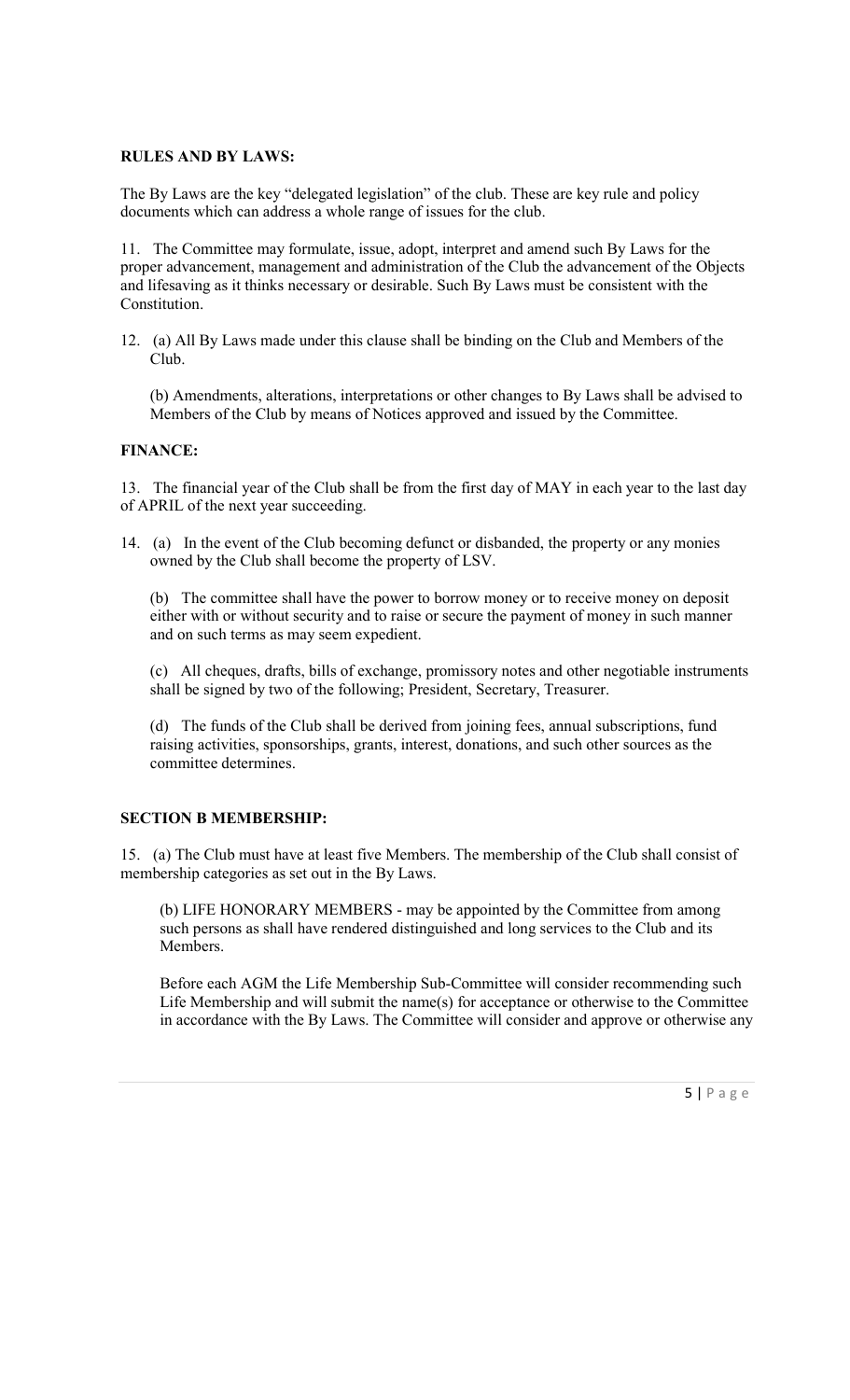Life Membership recommended by the Life Membership Sub-Committee. In making the decision as to approval of Life Membership, both the Life Members Sub-Committee and Committee shall be mindful of potential conflicts of interest. If approved by the Committee, the Life Member will be announced at the next Annual General Meeting of the club. Notice of appointments of any Life Honorary Members should appear in the agenda on the Notice to Members convening such Annual General Meeting.

16. A member of the club who is entitled to vote, in accordance with clause 47, has the right –

(a) to receive notice of general meetings and of proposed special resolutions in the manner and time prescribed in this constitution; and

- (b) to submit items of business for consideration at a general meeting; and
- (c) to attend and be heard at general meetings; and
- (d) to vote at a general meeting; and
- (e) to have access to the minutes and other documents of the Club; and
- (f) to inspect the register of members.

### DISCIPLINE:

17. The Committee at its complete discretion may terminate the Membership of or otherwise discipline any Member if misconduct or other circumstances are considered to warrant it. In such cases the Member may be given the opportunity to appear before the Committee to explain the circumstances. Such a decision shall be made by a majority vote of the entire Committee as defined by section G.

#### REGISTER OF MEMBERS:

18. A register of members in which shall be entered the full name, address and date of entry of each member, shall be kept and maintained, and this register shall be available for inspection by members.

#### CESSATION OF MEMBERSHIP:

19. The membership of a person ceases on resignation, expulsion or death.

20. If a person ceases to be a member of the Club, as soon as practicable, the date the person ceased to be a member shall be entered in the register of members.

#### RESIGNATION OF MEMBERSHIP:

21. A member may resign by notice in writing given to the club.

22. A member is taken to have resigned if the member's annual subscription is more than 12 months in arrears.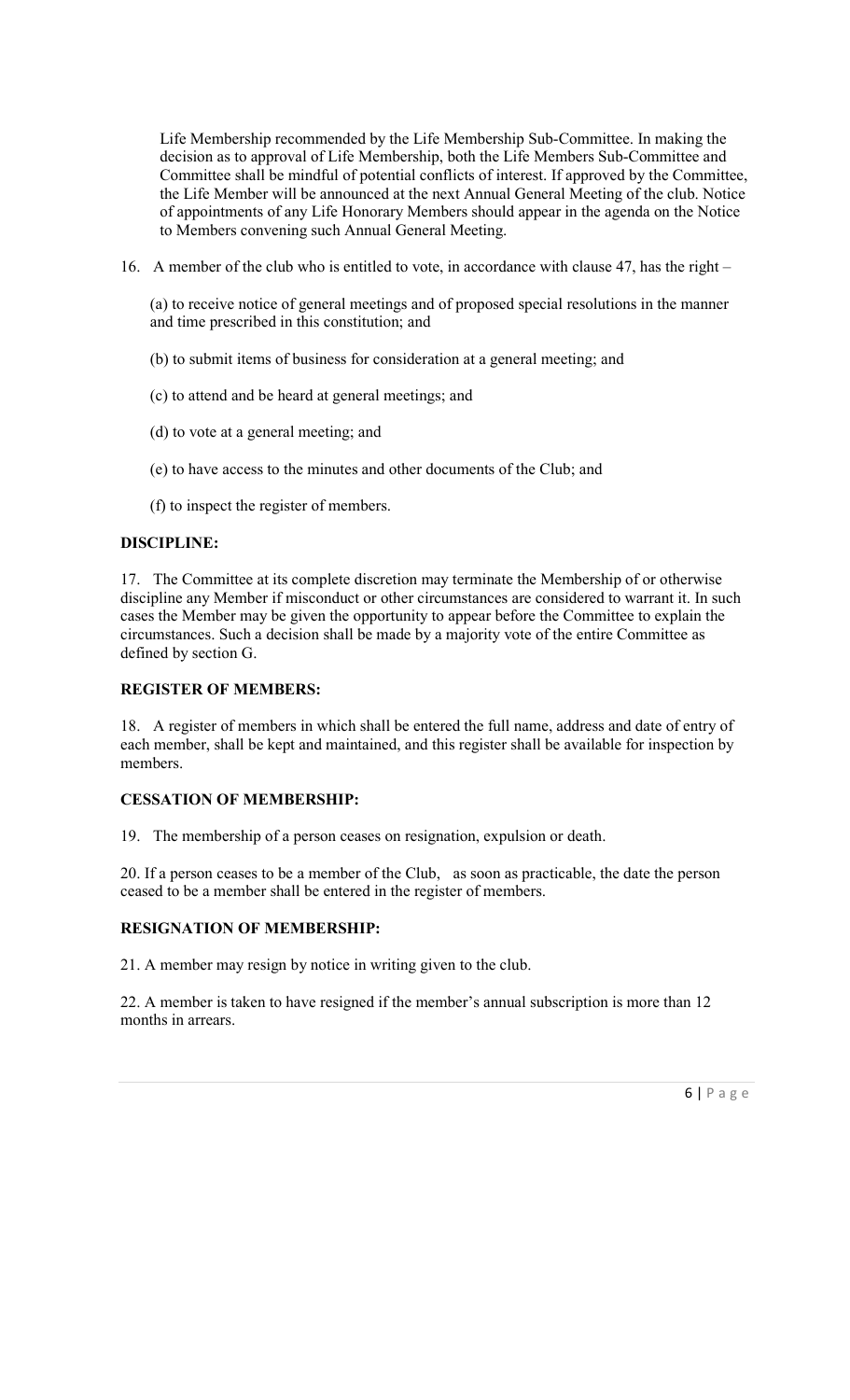## SECTION C ELECTION OF MEMBERS:

## NOMINATION:

23. (a) All applications for Election to the Club shall be made in writing on the appropriate form and accompanied by the requisite fees; each form shall be completed and signed by the applicant. If the applicant is under 18 years of age the form must be signed by a parent or guardian of the applicant.

(b) No person financially indebted to, or under suspension by, or expelled from any Club affiliated with the SLSA shall knowingly be nominated, seconded, elected or permitted to remain as a Member of the Club; nor shall any such person be admitted or allowed to remain as a Member of the Club or allowed to remain in or upon any Club premises or precincts or property.

(c) No applicant shall use the Club premises before his Election to the Club except as permitted in the By Laws..

### QUALIFICATION / REQUALIFICATION:

24. Applicants for Active Membership must satisfy LSV / SLSA minimum award proficiency requirements in accordance with LSV / SLSA standards.

### ADMITTANCE:

25. The process for determining applications for Membership shall be as specified by the Committee.

26. An application may be accepted, deferred or declined by the Committee in its absolute discretion.

## SECTION D. FEES:

27. The Entrance Fee and yearly subscription for each category of membership shall be determined by the Committee as set out in the By Laws.

28. Each annual Subscription shall become due and payable in full by the 1st day of September each successive year.

29. A subscription provisionally accepted from any applicant on or after the 1st day of September in any year, if accepted, shall remain effective until the last day of August in the year next succeeding.

## RENEWALS:

30. Renewal of membership shall be made in accordance with the process determined by the Committee from time to time and payment of the appropriate Annual Subscription to the Club Treasurer (or representative of). Such renewal shall be subject to approval or rejection by the Committee in its absolute discretion.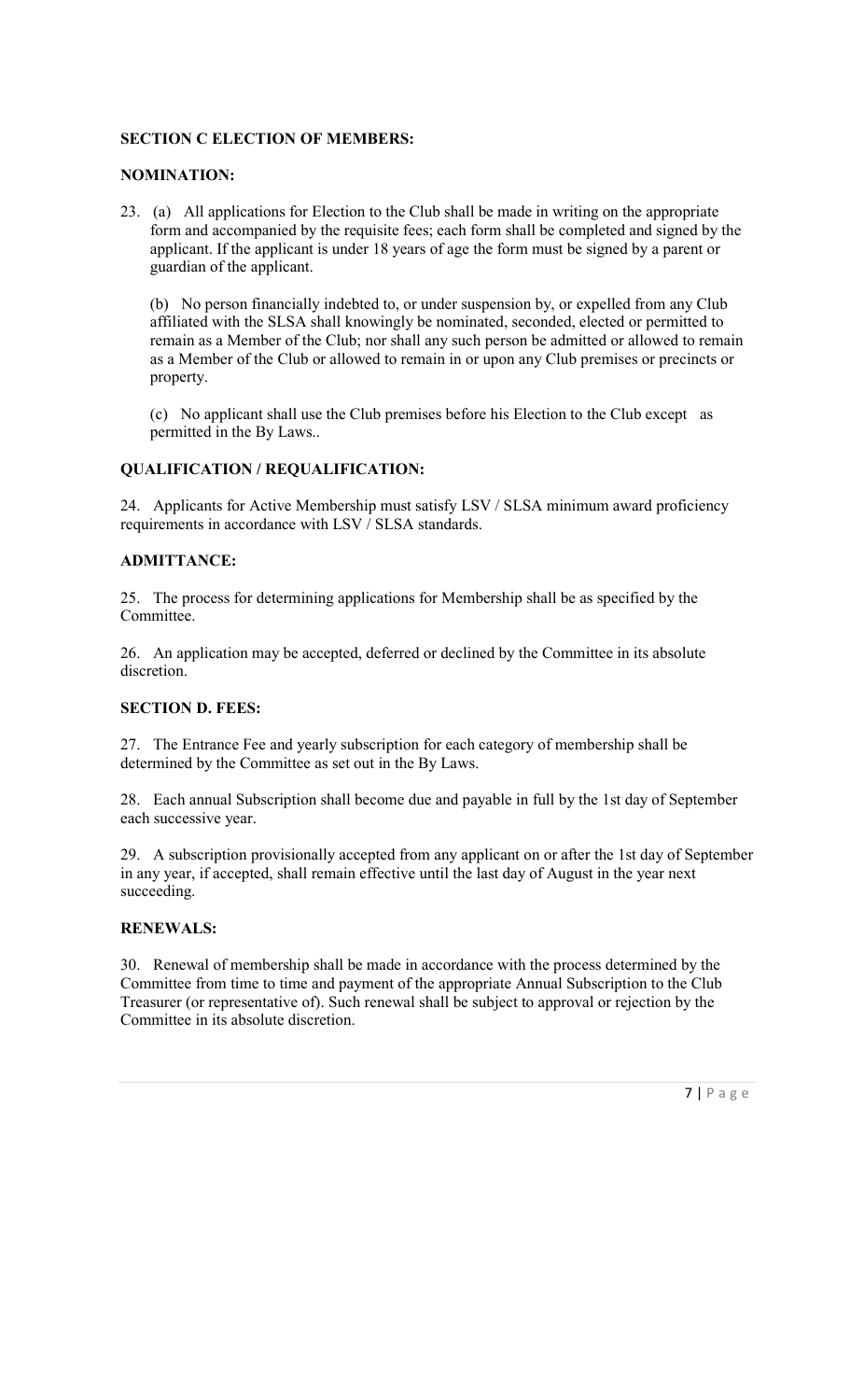#### ARREARS, ETC:

31. Any Member who may be in arrears in any respect shall not be able to renew membership unless and until all such arrears have been paid and any monies received however accepted shall first be used and applied in payment of any such arrears and the balance, if any, then credited as a partial payment of the appropriate Annual Subscription.

## UNFINANCIAL MEMBERS:

32. Any member who fails to renew membership on or before 1 September each year shall not thereafter be entitled to the continued use of any Club premises or precincts.

33. No Member who may be in arrears in any respect shall be permitted to speak or vote at any General Meeting of the Club.

34. No Active Member who may be in arrears in any respect shall be entered as a competitor or allowed to take part in any Club or inter-Club team or competition.

35. Any Member who shall ignore a written memo in respect of any fees or monies in arrears or who shall fail to make payments of same within the period stated thereon shall be reported to the Committee which shall thereupon take such action as it may deem fit.

## SECTION E MEETINGS:

## ANNUAL GENERAL MEETING:

36. The Annual General Meeting of the Club shall be held on or before the last day of August of each year. Ten (10) financial members present shall form a quorum. The business of each such meeting shall be to receive the Annual Report and Balance Sheet for the previous year and to elect Officers and Committee Members for the ensuing year and to transact any other business of which due notice shall have been given. Not less than Fourteen (14) days notice shall be given to all members of the time and venue of the meeting. Notice of the date of such meeting may be given by sending the notice by post or where available by electronic mail to the members registered address or electronic mail address.

37. Special business proposed to be transacted thereat shall also be briefly stated in each such Notice of Meeting. Minutes of the Annual General Meeting may be confirmed at a subsequent Committee Meeting.

38. The ordinary business of the Annual General Meeting is –

(a) to confirm the minutes of the previous Annual General Meeting and any Special General meeting held since then;

(b) to receive and consider –

(i) the annual report of the Committee on the activities of the Club during the preceding financial year; and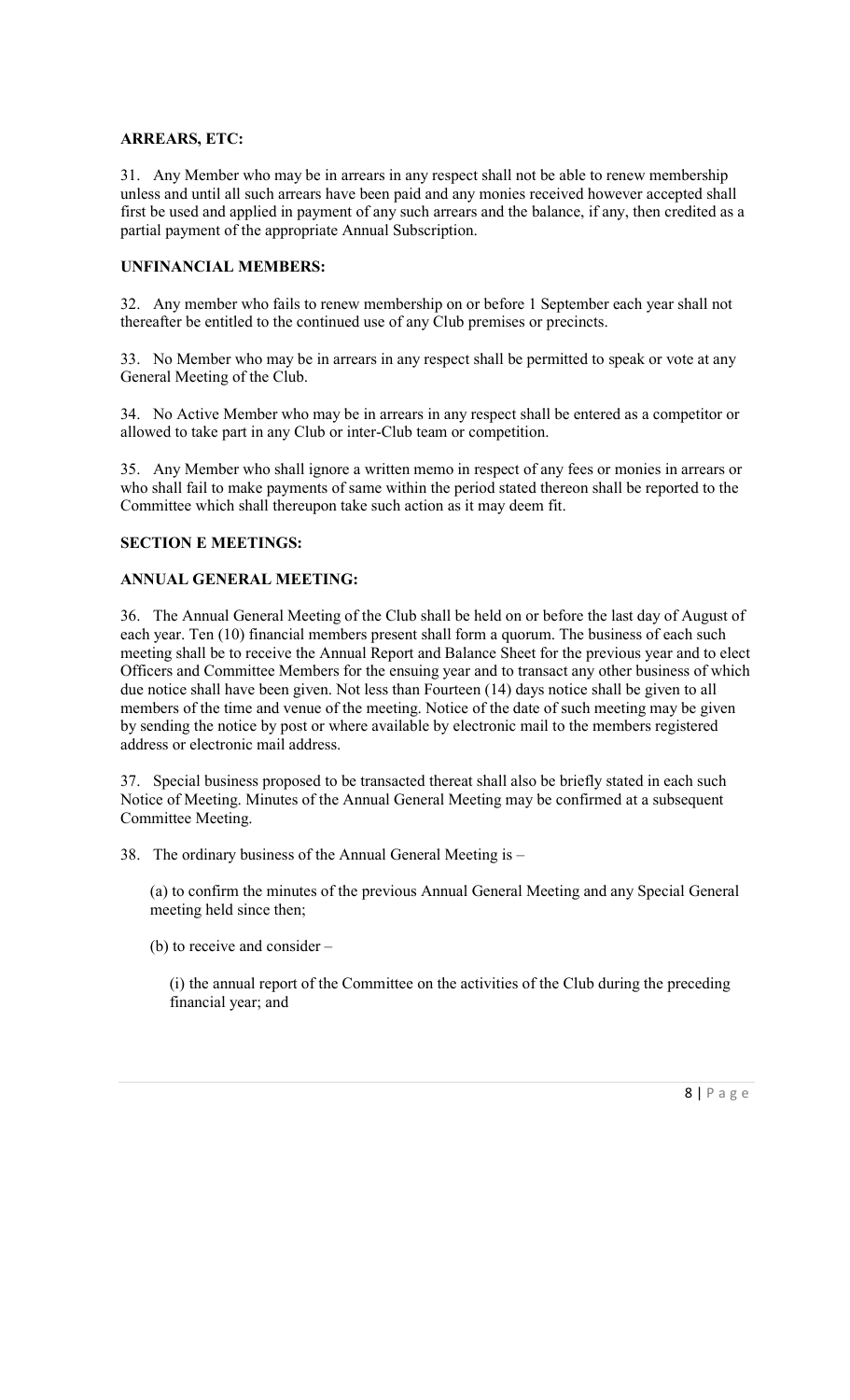(ii) the financial statements of the Club for the preceding financial year submitted by the Committee in accordance with Part 7 of the Act.

- (c) to elect members of the Committee;
- (d) to elect Delegates; and
- (e) to confirm or vary the amounts of the annual subscription or joining fee.

39. The Annual General Meeting may also conduct any other business of which notice has been given in accordance with these rules.

40. The Committee must ensure that minutes are taken and kept of each Annual General Meeting.

41. The minutes must record the business conducted at the meeting, any resolution on which a vote is taken and the result of the vote.

42. In addition, the minutes of each Annual General Meeting must include –

- (a) the names of members attending the meeting;
- (b) proxy nomination provided consistent with Clause 53;
- (c) financial statement submitted to members in accordance with Clause 38 (b) (ii);

(d) the certificate signed by any two of the President, Secretary or Treasurer certifying that the financial statements give a true and fair view of the financial position and performance of the Club; and

(e) any audited accounts and auditor's report or report of a review accompanying the financial statement that are required under the Act.

## SPECIAL GENERAL MEETING:

43. Special General Meetings of the Club shall be called by the Secretary at the discretion of the Committee or upon receipt of a request made in writing stating fully all business proposed to be discussed, and signed by not less than Twenty (20) financial members of the Club. Not less than Seven (7) days notice shall be given to all members of the time and venue of the meeting. Special Business proposed and any proposed resolutions shall be stated in the Notice Paper. Thirty (30) financial voters present shall form a quorum and no business other than that stated shall be discussed at the Meeting. If after a reasonable time no quorum be present the Meeting shall be abandoned.

44. Special Meetings may be called at the discretion of the President.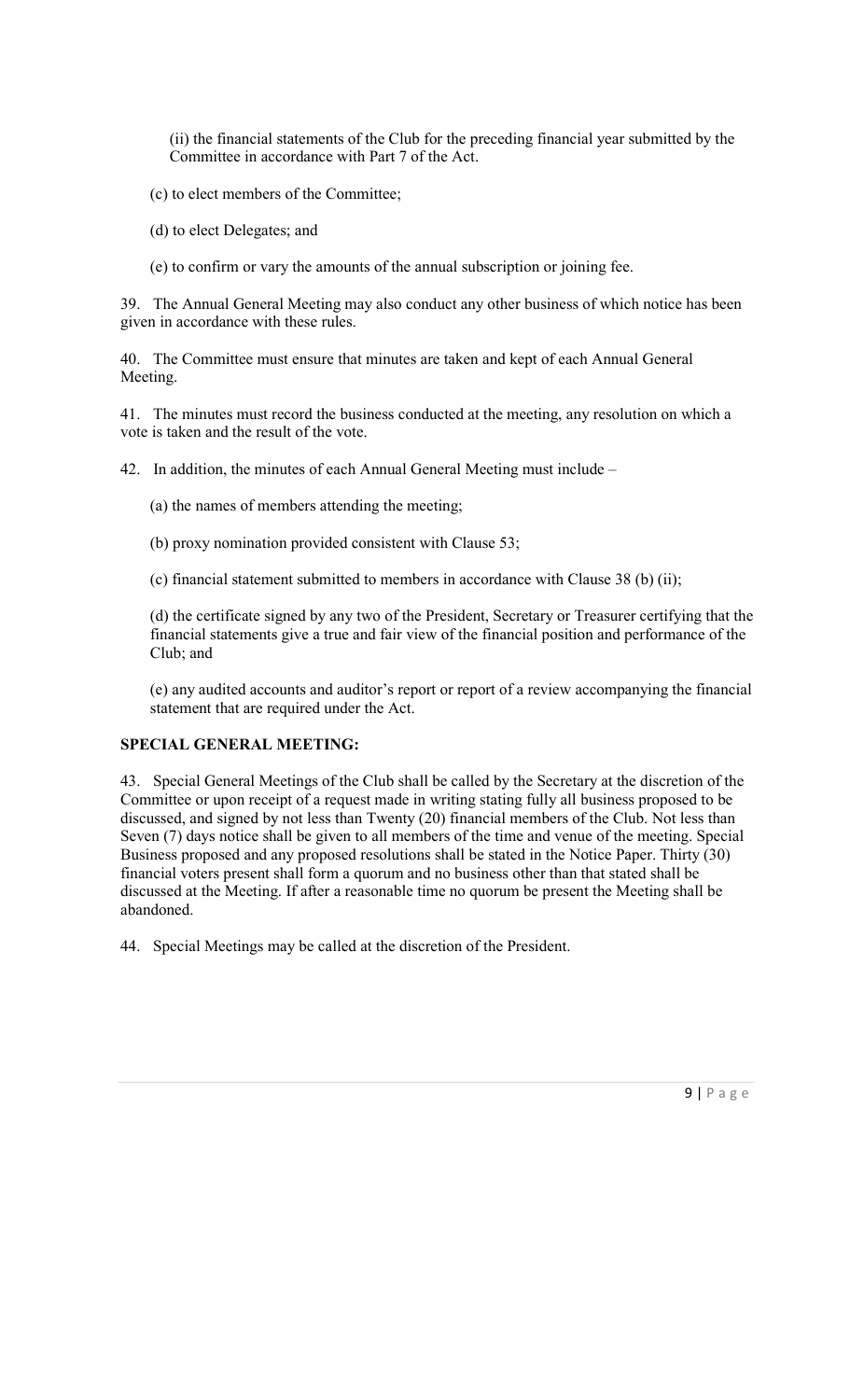## SECTION F. VOTING:

## ELIGIBILITY:

45. Voting at the Annual General Meeting and Special General Meetings of the Club shall be confined to members not less than FIFTEEN (15) years of age at the date of that meeting.-

46. Voting at all Meetings of the Committee shall be by all elected Committee members present at such Meeting.

### METHOD OF VOTING:

47. Decisions shall be by a simple majority on a show of hands unless otherwise provided for in these Rules or unless a division or a ballot be called for by not less than one fourth of those present.

48. In the event of an equality of votes the Chairperson of all meetings shall have a casting vote. In such cases, unless the casting vote is made, the motion will be lost.

49. Any ballot required for the election of Committee and Delegates shall be conducted at the Annual General Meeting in such usual and proper manner as the Committee may direct.

## PROXIES:

50. A member may appoint another member as his or her proxy to vote and speak on his or her behalf at a General Meeting.

51. The appointment of a proxy must be in writing and signed by the member making the appointment.

52. The member appointing the proxy must give specific directions as to how the proxy is to vote on his or her behalf, otherwise the proxy may vote on behalf of the member in any manner as he or she sees fit.

## RESULT OF BALLOT:

53. The Chairperson shall then announce the result of the ballot declaring the Committee and Delegates duly elected.

## SECTION G. COMMITTEE:

54. The Management and Control of the Club, its affairs and its concerns, its officers and its servants shall be vested in and remain with at all times and for all purposes with the governing body in accordance with this section G, who shall hereinafter be collectively styled, the Committee.

55. The Committee shall comprise of no less than ten members who must all be members of the club and elected or appointed as provided in this constitution: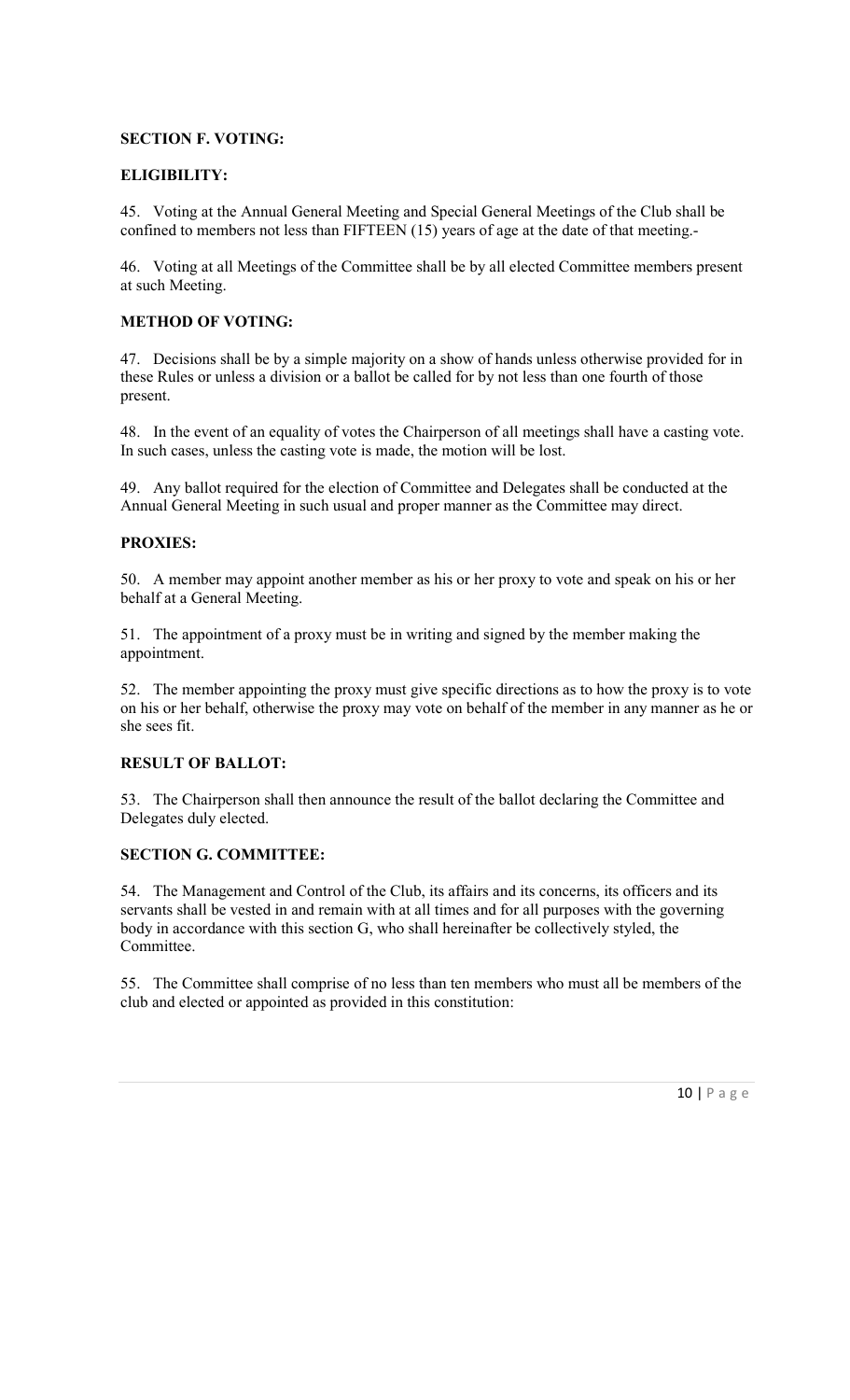(i) the Executive will comprise FOUR (4) members of this committee:

- a. President;
- b. Secretary;
- c. Treasurer; and
- d. Club Captain

(ii) and no less than SIX (6) other Committee Members of the club as stipulated in the Club By Laws;

56. The Committee shall meet as often as may be deemed necessary by the President or on request of a majority of the Committee.  $50\% + 1$  of Committee Members shall form a quorum.

57. Notice of meetings of the Committee, including the date, time and venue of the meeting shall normally be provided to members of the Committee no later than 7 days before the date of the meeting.

58. Any member of the Committee absent without reasonable excuse from three consecutive Meetings during the elected period shall forfeit office. Such reasonable excuse must be in the hands of the Secretary in writing within 7 days after the date of meeting.

## DELEGATES:

59. The scope of the functions, roles and responsibilities of the Delegates shall be set out by the Committee.

60. The Delegates may include, but may change from time to time and shall not be limited to, the following:

Club Vice Captain, LSV Delegates, Chief Instructor, Radio Officer, IRB Captain, Gear Steward, Board & Ski Captain, Boat Captain, Junior Club Captains, Nippers Manager, Registrar, Medical Officer, Assistant Secretary, Social Secretary, 'Haven' Editor, Property Officer, Social Media Officer, all elected or appointed as provided in these Rules

61. By way of clarification, the Delegates shall be entitled to attend and contribute to Committee meetings but shall not be entitled to vote.

## ELECTION:

62. Written nominations for Committee Members to be elected will be accepted half an hour prior to the start of the Annual General Meeting. All written nominations must be signed by the nominee. If any position is still vacant a verbal nomination can be accepted at the discretion of the Chairman.

63. The Committee shall separately be nominated each year by two financial voters and elected at the Annual General Meeting by vote of all eligible members.

64. Club Vice Captain, LSV Delegates, Chief Instructor, Radio Officer, IRB Captain, Gear Steward, Board & Ski Captain, Boat Captain, Junior Club Captains, Nippers Manager, Registrar, Medical Officer, Assistant Secretary, Social Secretary, 'Haven' Editor, Property Officer, Social Media Officer, and any other positions the Committee deem necessary shall separately be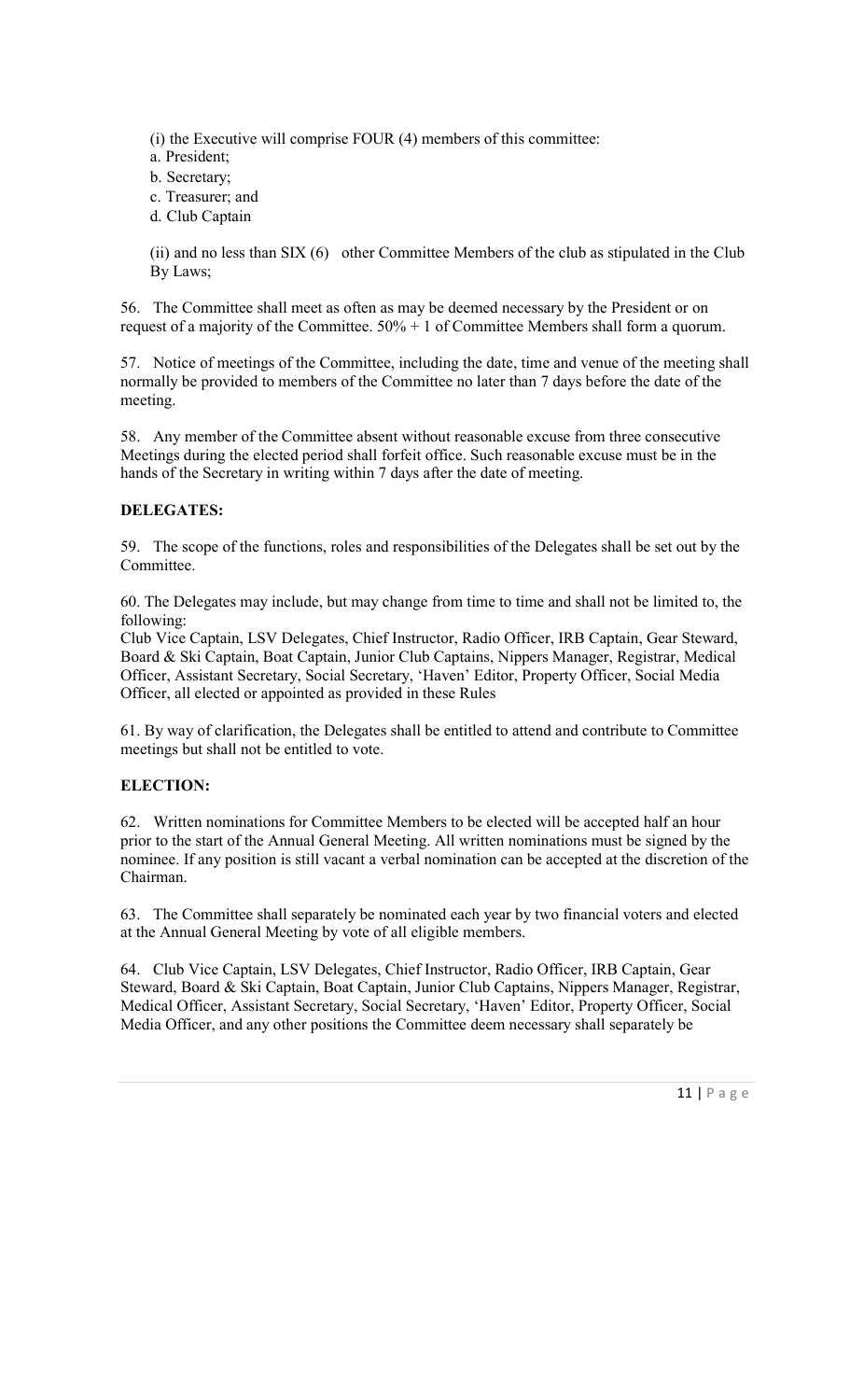nominated each year by two financial members and be elected at the Annual General Meeting by all eligible members.

65. Honorary Officers, including but not limited to, Patron(s), Vice Patron(s), Trustee(s), Hon. Medical Officer(s), Hon. Solicitor(s), Hon. Architect(s), Hon. Auditor(s), Hon. Pharmacist(s) and Hon. Builder(s) may be appointed or re-appointed by the Committee as deemed necessary.

Honorary Officers and others may be invited to attend and speak at any meeting of the Committee but shall not be entitled to vote at such meeting.

## CASUAL VACANCY:

66. Vacancies occurring in Committee and Delegates as in clauses. 63, 64, 65 and 66 may be filled by the Committee at its next subsequent meeting; all Committee and Delegates so appointed shall hold office only until the following Annual General Meeting

67. Committee and Delegates vacating their positions may, subject to their concurrence, remain in office until the conclusion of the Meeting.

### REMOVAL OF OFFICERS, COMMITTEE MEMBERS AND DELEGATES

68. A general meeting of the Club may:

(a) by special resolution remove an Officer, Committee Member or Delegate from office; and (b) elect an eligible member of the Club to fill the vacant positon in accordance with this section.

### POWERS OF COMMITTEE:

69. The business of the Club must be managed by or under the direction of the Committee.

70. The Committee may exercise all the powers of the Club except those powers that these rules or the Act require to be exercised by General Meetings of the members of the Club.

71. The Committee may-

(a) appoint and remove staff;

(b) establish subcommittees consisting of members with terms of reference it considers appropriate.

72. The Committee may delegate to a member of the Committee, a subcommittee or staff, any of its powers and functions other than –

(a) this power of delegation; or

(b) a duty imposed on the Committee by the Act or any other law.

73. A delegation made consistent with Clause 72, must be in writing and may be subject to the conditions and limitations the Committee considers appropriate.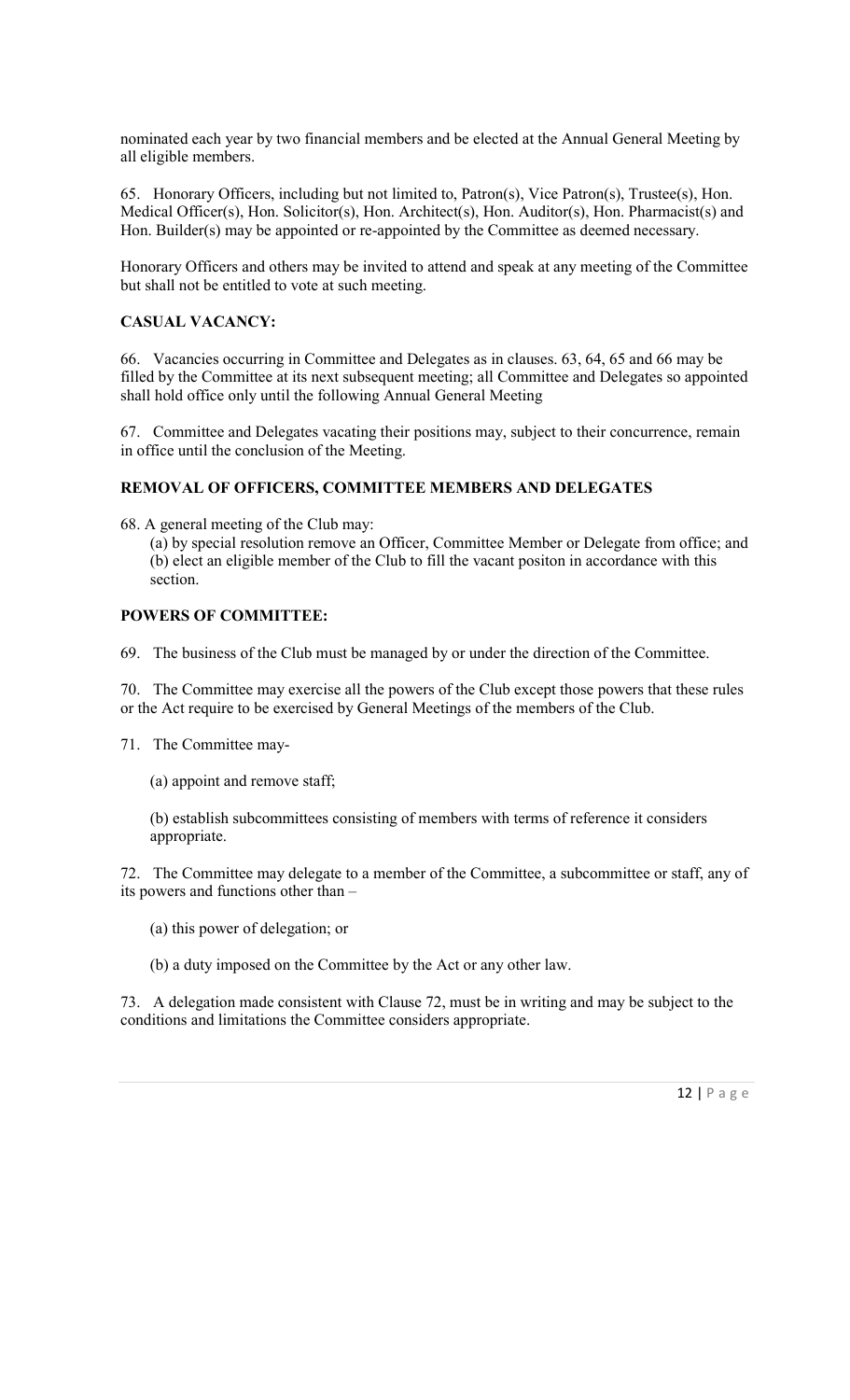74. The Committee may, in writing revoke a delegation wholly or in part.

## GENERAL DUTIES OF THE COMMITTEE:

75. As soon as practicable after being elected or appointed to the Committee, each member must become familiar with these Rules and the Act.

76. The Committee is collectively responsible for ensuring that the Club complies with the Act and that individual members comply with these Rules.

77. Committee members must exercise their powers and discharge their duties with reasonable care and diligence.

78. Committee members must exercise their powers and discharge their duties –

- (a) in good faith in the best interests of the Club; and
- (b) for a proper purpose

79. Committee members and former committee members must not make improper use of –

(a) their position; or

(b) information acquired by virtue of holding their position – so as to gain an advantage for themselves or any other person to cause detriment to the Club.

80. In addition to any duties imposed by these Rules, a committee member must perform any other duties imposed from time to time by resolution at a General Meeting.

81. The Committee must meet at least 6 times in each year at the dates, times and places determined by the Committee.

82. The date, time and place of the first Committee meeting must be determined by the members of the Committee as soon as practicable after the Annual General Meeting at which the members of the Committee were elected.

83. Special meeting of the Committee may be convened by the President or by any 4 members of the Committee.

#### SUB-COMMITTEES:

84. The President shall be ex-officio on all Sub-Committees and shall be entitled to vote. The Committee may by resolution or otherwise by instrument in writing at any time create, establish or appoint amongst its own members or otherwise, special committees, sub-committees, advisory committees (acting in an advisory capacity only), individual officers and consultants to carry out duties and functions, and with such powers, as the Committee determines until the next AGM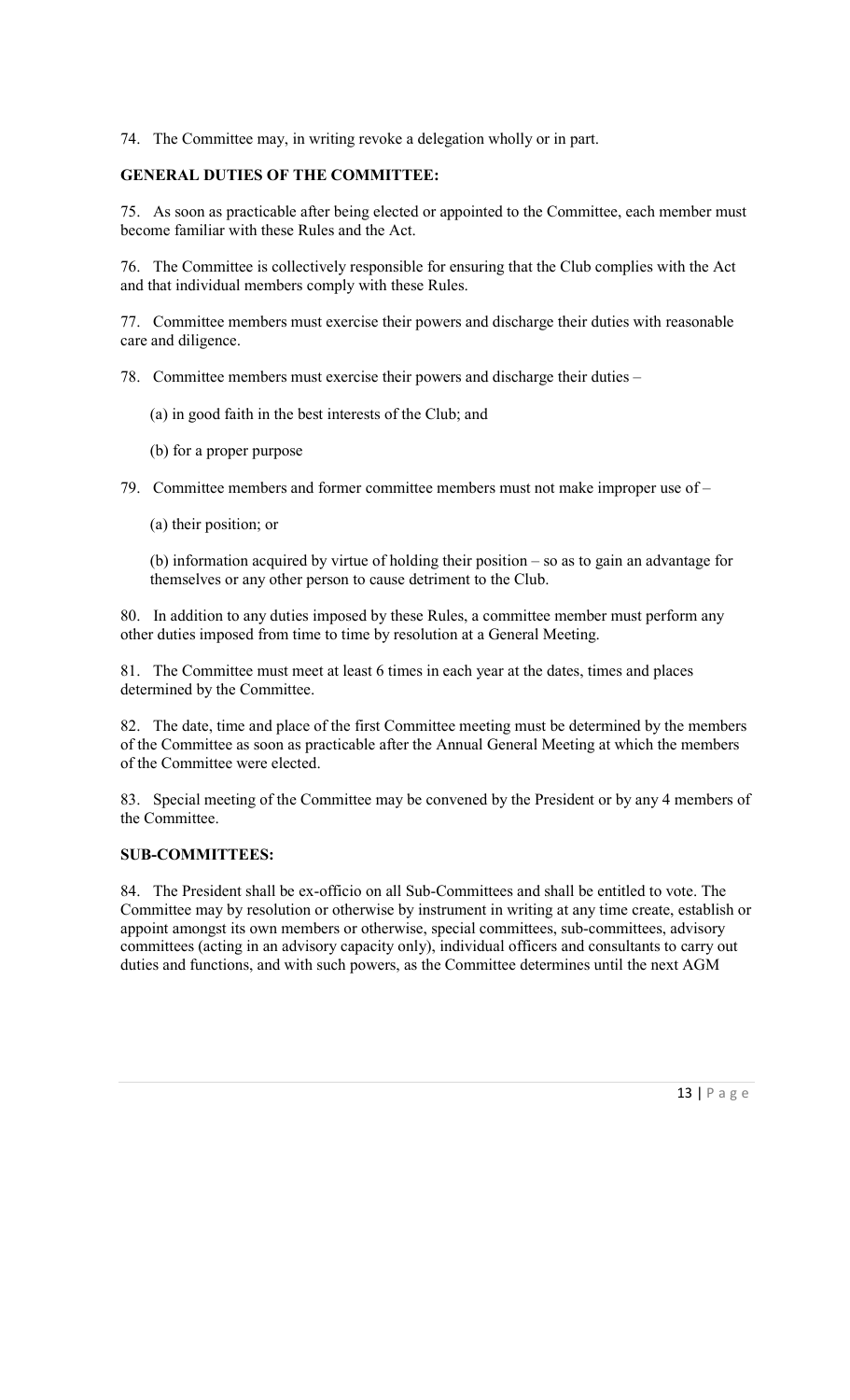## RIGHT TO CO-OPT:

85. It is expressly acknowledged that the Committee may co-opt any person with appropriate experience or expertise to assist the Committee in respect of such matters and on such terms as the Committee thinks fit. Any person so co-opted shall not be a Committee Member, and shall not exercise the rights of a Committee Member, but shall act in an advisory role only.

## EXECUTIVE:

86. The Committee shall appoint an Executive whose duty shall be to carry out the resolutions of the Committee and generally transact the business of the Committee between meetings as required and to report its proceedings to the next Committee Meeting.

In the event of a member not being able to attend an Executive Meeting, the President may nominate a Committee member to fill the vacancy. Such Member shall have full voting rights.

87. The President shall be Chairperson at all meetings of the Executive. In the absence of the President the meeting will elect a Chairperson.

- 88. The Secretary will convene meetings of the Executive.
- 89. Any Three (3) Members shall form a quorum at a properly convened Executive Meeting.
- 90. The Executive shall have power
	- (a) to incur expenditure of an amount in accordance with the Club By Laws..
	- (b) to appoint Delegates as the need may arise.

(c) to take disciplinary action as it sees fit unless expressly instructed by the Committee to the contrary.

## PRESIDENT AND VICE PRESIDENTS:

91. Subject to Clause 92 the President or, in the President's absence, one of the Vice Presidents, as elected by eligible voting members present, is the Chairperson for any General Meetings and for any Committee Meetings.

92. If the President and Vice Presidents are absent, or are unable to preside, the Chairperson of the meeting must be-

(a) in the case of a General Meeting – a member elected by the other members present; or

(b) in the case of a Committee Meeting – a Committee member elected by the other Committee Members present.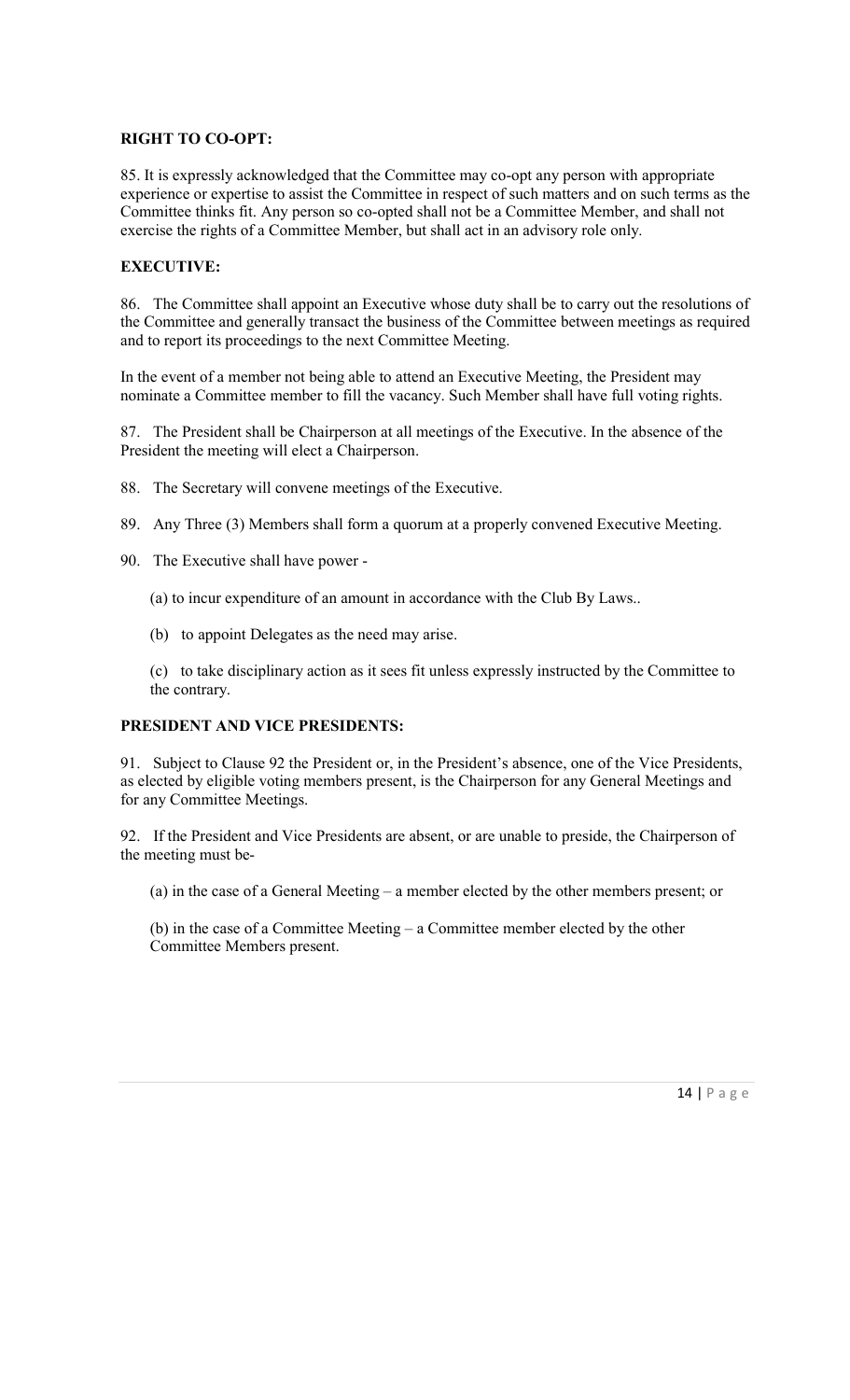#### SECRETARY:

93. The Secretary must perform any duty or function required under the Act to be performed by the Secretary of an incorporated association.

94. The Secretary must –

(a) keep custody of the Club common seal and except for the financial records maintained by the Treasurer in accordance with Clause 98, all books, documents and securities of the Club in accordance with these Rules and

(b) subject to the Act and these Rules, provide members with access to the register of members, the minutes of General Meetings and other books and document; and

(c) perform any other duty or function imposed on the Secretary by these Rules.

95. The Secretary must in accordance with the Act, provide the Registrar - Associations Incorporation notice of his or her appointment within 14 days after the appointment.

#### TREASURER:

96. The Treasurer must –

(a) receive all monies paid to or received by the Club and issue receipts for those monies in the name of the Club;

(b) ensure that all monies received are paid into the account of the Club within 5 working days after receipt; and

(d) make any payments authorised by the Committee or by a General Meeting of the Club from the Club's funds; and

(e) ensure cheques are signed by at least 2 Committee members.

97. The Treasurer must –

(a) ensure the financial records of the Club are kept in accordance with the Act; and

(b) coordinate the preparation of financial statements of the Club and their certification by the Committee prior to their submission to the Annual General Meeting.

98. The Treasurer must ensure at least one other Committee member has access to the accounts and financial records of the Club.

## CUSTODY AND INSPECTION OF BOOKS AND RECORDS

99. (a) Members may on request inspect free of charge—

- (i) the register of members;
- (ii) the minutes of general meetings;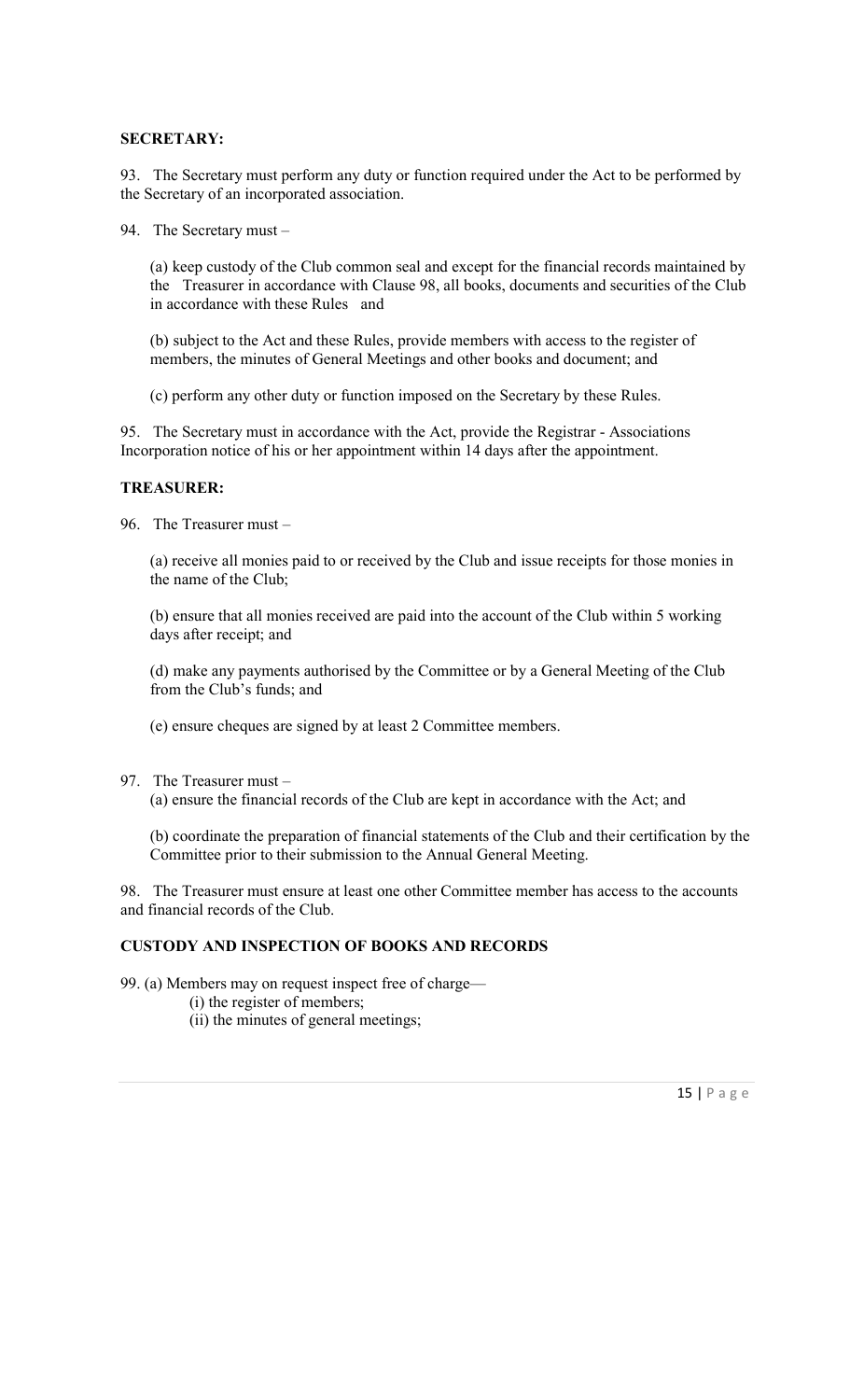(iii) subject to sub rule (99b), the financial records, books, securities and any other relevant document of the Club, including minutes of Committee meetings.

(b) The Committee may refuse to permit a member to inspect records of the Club that relate to confidential, personal, employment, commercial or legal matters or where to do so may be prejudicial to the interests of the Club.

(c) The Committee must on request make copies of these rules available to members and applicants for membership free of charge.

(d) Subject to sub rule (99b), a member may make a copy of any of the other records of the Club referred to in this rule and the Club may charge a reasonable fee for provision of a copy of such a record.

(e) For purposes of this rule—

relevant documents means the records and other documents, however compiled, recorded or stored, that relate to the incorporation and management of the Club and includes the following—

(i) its membership records;

(ii) its financial statements;

(iii) its financial records;

 (iv) records and documents relating to transactions, dealings, business or property of the Club.

## USE OF TECHNOLOGY:

100. A member not physically present at any General, Committee, Executive or Sub Committee meeting of the Club may be permitted to participate in the meeting by the use of technology that allows that member and the members present at the meeting to clearly and simultaneously communicate with each other.

101. A member participating in a meeting of the Club under clause 100 is taken to be present at the meeting and, if the member votes at the meeting, is taken to have voted in person.

102. Documents received, provided and maintained by the Club may be retained or provided in either written or electronic format.

## SECTION H CLUB PROPERTY AND EQUIPMENT:

#### RESPONSIBILITY:

103. Responsibility for the care of property shall be delegated to the appropriate Officer of the Club.

## REGISTER:

104. A Property Register listing all items of Club Property shall be raised and maintained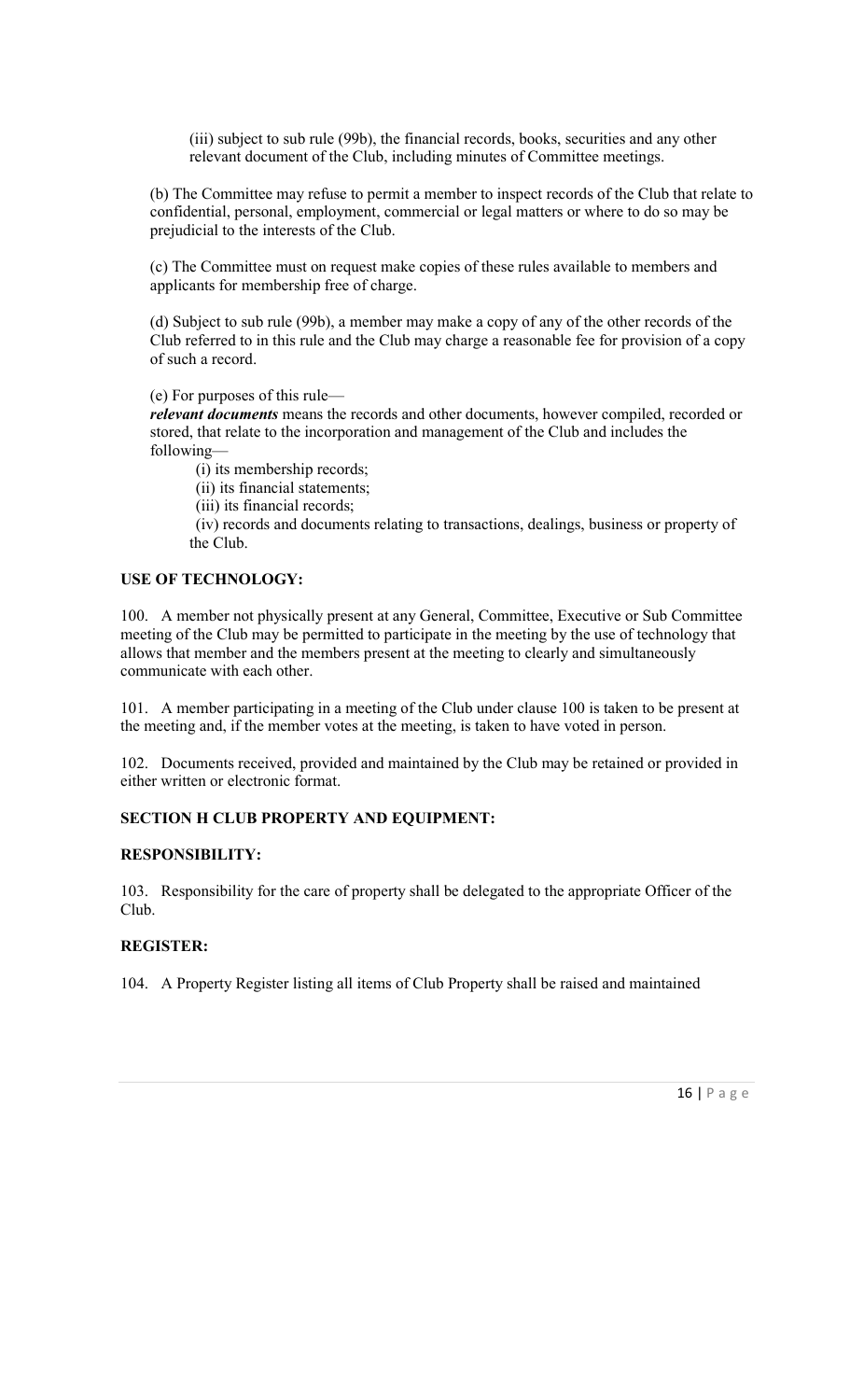## STOCK TAKE:

105. A stock take of all property shall be taken, at the end of the financial year and a written Certificate of stock take submitted to the Committee.

### LOSS DAMAGE ETC:

106. Loss, theft, or damage to Club property shall immediately be reported by the appropriate Officer to the President.

107. Damage to Club property arising from negligence or misconduct of any Member or Members may, at the discretion of the Committee, be charged to the account of the Member or Members responsible.

### USE OF CLUB PROPERTY:

108. Club property will not be used for anything other than Club activities without the specific permission of the appropriate Committee Member or Delegate. Such use must be reported at the next Committee Meeting.

### STORAGE:

109. Storage of approved equipment, the property of a member, may be permitted in or upon Club premises or precincts at the discretion of the Committee which may impose such charge and/or condition as it may deem fit from time to time. No other private property, except personal clothing, shall be introduced, deposited or allowed to remain, on, in or upon Club premises or precincts or on any Club boat trailer or hired transport at any time.

### ULTIMATE DISPOSAL:

110. In the event of the Club becoming defunct see Section "A" clause 14 for ultimate disposal of property.

#### TRANSPORT:

 111. Club transport shall be used only by licenced drivers, specifically approved in accordance with the Club By Laws.

### SECTION J CLUB UNIFORM:

112. The Club Uniform shall be as determined and approved by the Committee.

113. Members shall not be permitted to wear non-standard garments with the name or "Fairhaven S.L.S.C." thereon without the approval of a member of the Committee.

114. Active Members excluding Probationers, shall be authorised to wear the Club Uniforms. Other members may be permitted to wear the Club Uniform as approved from time to time by the Committee.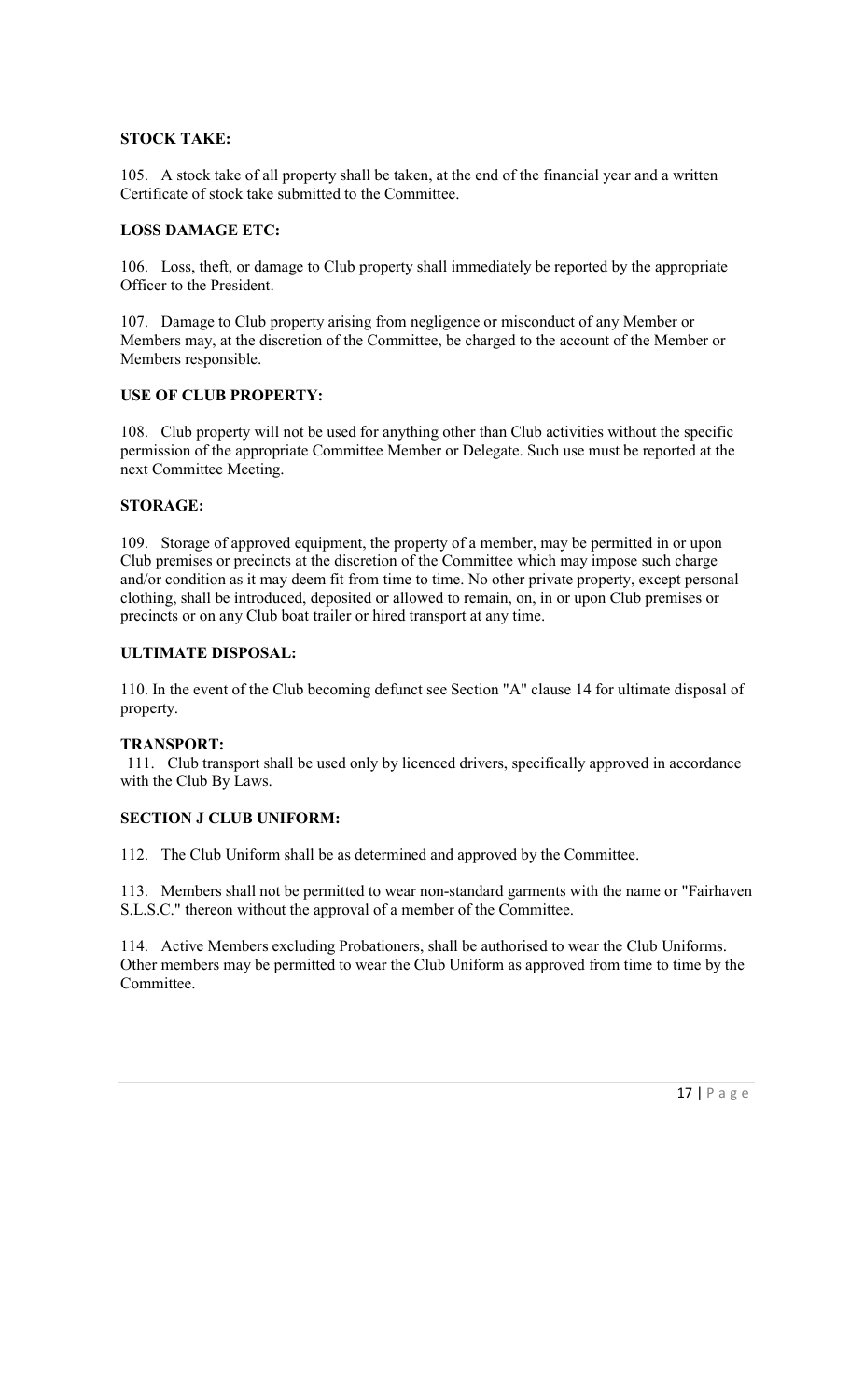### SECTION K GENERAL:

115. (a) The Common Seal of the Club shall be kept in the custody of the Secretary.

(b) The Common Seal shall not be affixed to any instrument except by the authority of the Committee and the affixing of the Common Seal shall be attested by the signatures of either two members of the Committee or of one member of the Committee and of the Public Officer.

116. Except as otherwise provided in these rules, all books, documents and securities of the club shall be kept in the custody and control of the Secretary. These shall be available for inspection by members.

## SECTION L DISPUTES AND MEDIATION:

117. (a) The grievance procedure set out in this rule applies to disputes under these Rules between –

- (i) a member and another member; or
- (ii) a member and the Club.

(b) The parties to the dispute must meet and discuss the matter in dispute, and, if possible, resolve the dispute within 14 days after the dispute comes to the attention of all of the parties.

(c) If the parties are unable to resolve the dispute at the meeting, or if a party fails to attend that meeting, then the parties must, within 10 days, hold a meeting in the presence of a mediator.

- (d) The mediator must be-
	- (i) a person chosen by agreement between the parties; or
	- (ii) in the absence of agreement-

a/. in the case of a dispute between a member and another member, a person appointed by the Committee of the Club; or

b/. in the case of a dispute between a member and the Club, a person who is a mediator appointed or employed by the Disputes Settlement Centre of Victoria (Department of Justice).

- (e) A member of the Club can be a mediator.
- (f) The mediator cannot be a member who is a party to the dispute.
- (g) The parties to the dispute must, in good faith, attempt to settle the dispute by mediation.
- (h) The mediator, in conducting the mediation, must –